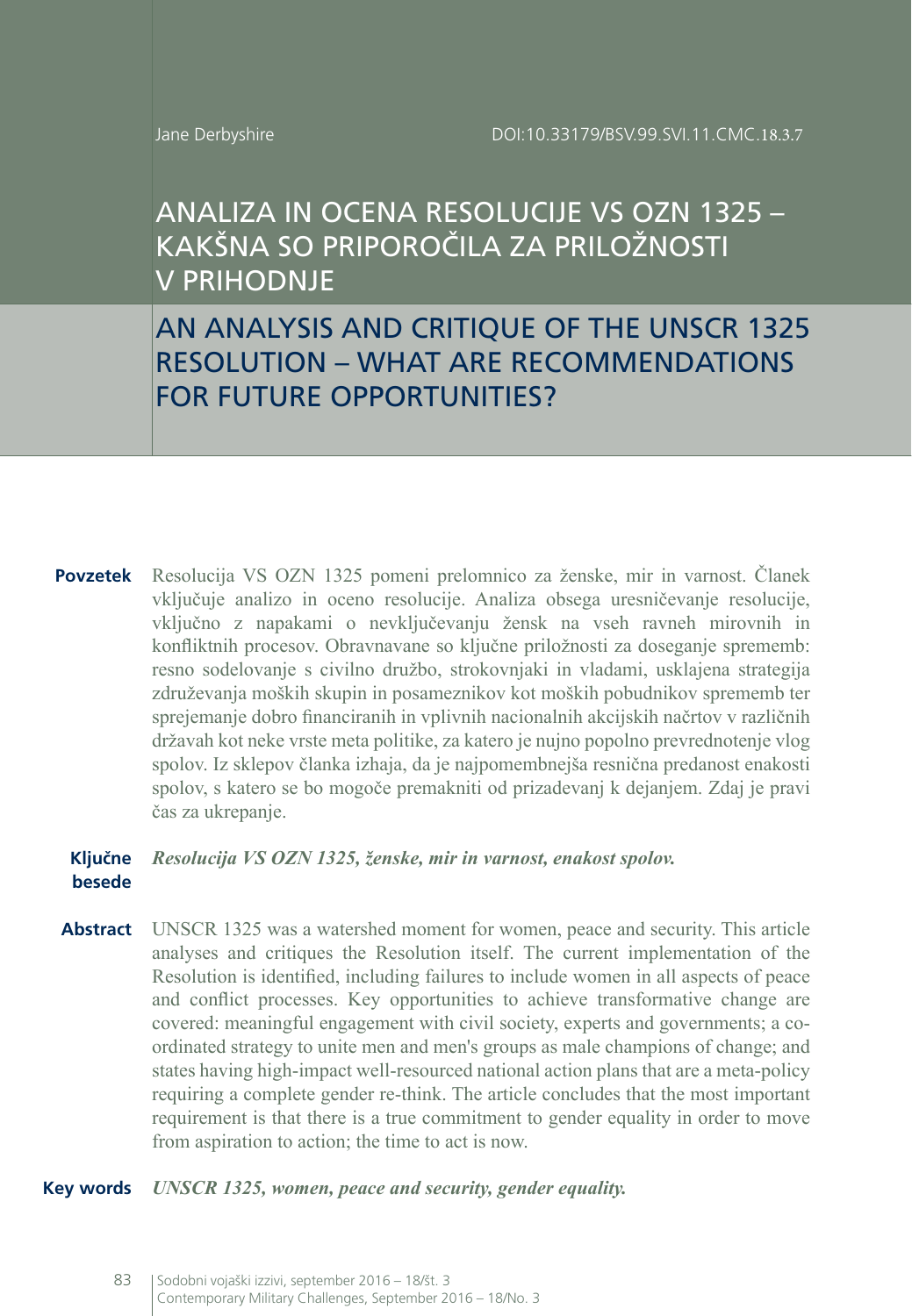In 2015 there were two important anniversaries of momentous and pivotal moments for women and women's rights: the fifteenth anniversary of UN Security Council Resolution 1325 (UNSCR 1325), and the twentieth anniversary of the Beijing Platform for Action (Powell, 2015). These two documents, among other things, call for women to be included in leadership and decision-making positions (Wilett, 2010). UNSCR 1325 demands a re-focus, to viewing women as agents of change and agents of peace, rather than only as victims of war. Women are over half of the global population; however, they remain marginalised and excluded in all aspects of peace and conflict processes (Wilett, 2010). UNSCR 1325 did not just ask governments to simply acknowledge women's important contributions – it charged them to act. However, where are the women (Enloe, 1989)? **Introduction**

> This article will address the question in four parts. Firstly, a brief overview of UNSCR 1325, and why it was adopted, will be provided. Secondly, there will be an analysis of the current successes or failures in implementation. Thirdly, the UNSCR 1325 Resolution will be critiqued, and finally, the essay will identify areas of opportunity. The essay will conclude that "UNSCR 1325 is a unique and potentially transformative resolution" (Oudraat, 2013, p. 618). However, in order to achieve transformational change, it is time for new strategies to be adopted and male champions of change to be united for action. The underlying issue of gender inequality must be addressed, as security for all the citizens of the world cannot be achieved while oppressive gender hierarchies remain (Wilett, 2010).

## **1 WHAT IS UNSCR 1325 AND WHY WAS IT ADOPTED?**

UNSCR 1325 was the result of a long historical and political process; it had its roots in the UN Charter that recognises the equal rights of men and women (Olsson  $\&$ Gizelis, 2013). The Resolution was adopted on 31 October 2000 by the UN Security Council, under its Namibian Chair.<sup>1</sup> Earlier that year, Namibia had passed the Windhoek Declaration and the Namibia Plan of Action on Mainstreaming a Gender Perspective in Multidimensional Peace Support Operations (Pratt & Richter-Devroe, 2011), and this provided the impetus to introducing this Resolution. UNSCR 1325 is commonly called a watershed moment for women, peace and security, and a major turning point in raising global attention to these concerns (Miller, Pournik & Swaine, 2014). UNSCR 1325 provides four key pillars that need to be addressed. It calls for: an increase in the participation of women at all levels of decision-making; the protection of women from sexual and gender-based violence; the prevention of violence against women through the promotion of women's rights; and the mainstreaming of a gender perspective in all aspects of peace operations (UNSCR 1325, 2000).

UNSCR 1325 was the culmination of years of lobbying by feminists and women's groups (Meger, 2012); its conceptual roots are derived from the 1995 Beijing

*<sup>1</sup> The Security Council members, in addition to the permanent five that unanimously adopted the Resolution were: Argentina, Bangladesh, Canada, Jamaica, Malaysia, Mali, Namibia, the Netherlands, Tunisia, and Ukraine.*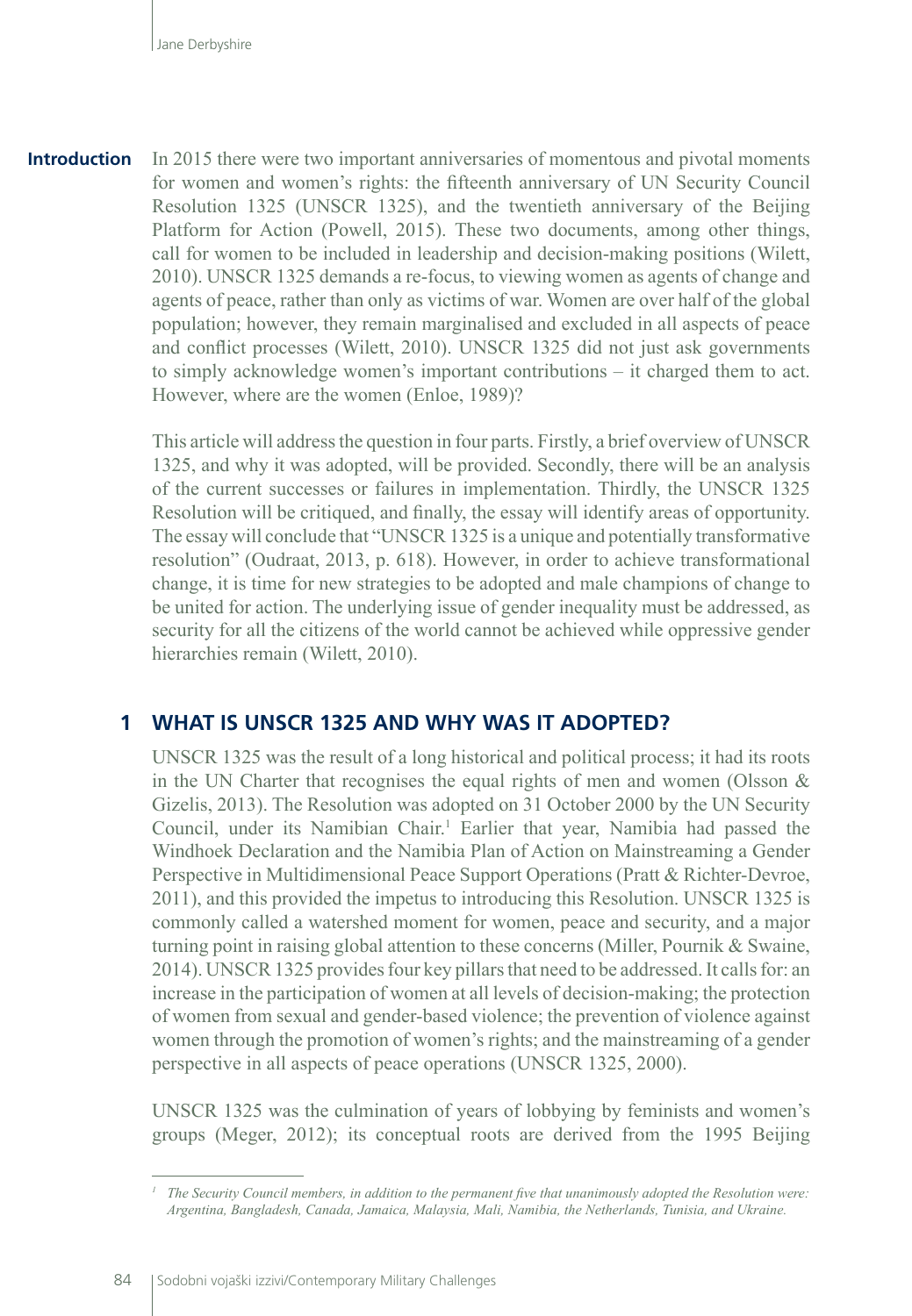Declaration and Platform for Action, signed by 189 countries (Miller, Pournik & Swaine, 2014). The breakthrough at the Beijing Platform for Action had its origins in Boutros Ghali's Agenda for Peace in 1992, which introduced a bottom-up approach of peace building to mainstream conflict resolution (Pratt & Richter-Devroe, 2011). UNSCR 1325 was adopted following feminist transnational advocacy groups uniting to put violence against women onto the mainstream security agenda (Harrington, 2011). The vision of those who advocated the adoption of the UNSCR 1325 Resolution was to prompt radical change in the structural issues that continued to oppress women, and to invigorate the importance of gender equality Swaine, 2009). Conceptual shifts post-Cold War, which turned the focus from a realist State-centred view (Pratt and Richter-Devroe, 2011) towards a more holistic, agent-centred view, human security (Oudraat, 2013), provided a hospitable environment for discourse, and action, on the security concerns specific to women. As UN peacekeeping became more complex to address a wide range of areas, which were predominantly linked to peace-building, this further brought gender equality into the spotlight for international peace and security (Olsson & Gizelis, 2013). A key component of the success of this Resolution was the interchange between the international organisations, Member States, and civil society (Inclusive Security, 2014) and this interchange is also a key component of success moving forward.

# **2 ANALYSIS OF THE CURRENT SUCCESS OF IMPLEMENTATION**

Over fifteen years on, implementation has not been successful and changes are required in order to move from rhetoric; to action; and then to impact. In a statement in 2004, the UN Security Council (UNSC) called upon Member States to advance the implementation of UNSCR 1325 through national action plans (NAP) or other national-level strategies (Dharmapuri, 2013). However, another ten years on, only just over a quarter of UN Member States have a NAP to implement the Resolution. Importantly, the top three troop-contributing nations to the UN – India, Pakistan and Bangladesh, do not have a significant number of women in their forces (Dharmapuri, 2013) and do not have NAPs (Dharmapuri, 2011). The UNSC recognised the significant disparity between the promise of UNSCR 1325 and the reality of implementation when it adopted Resolution 2122 in October 2013 (Inclusive Security, 2014). This Resolution urged Member States to examine existing NAPs and progress to preparations for the 2015 high-level review. There was also a warning in this Resolution: that without a significant shift in implementation activities, women and gender perspectives would continue to be under-represented in security and peace decisions for the foreseeable future (Miller, Pournik & Swaine, 2014).

Two areas that are key in the women, peace and security agenda, which have shown the least progress since UNSCR 1325 was adopted, are the inclusion of women in peace negotiations and including women as peacekeepers on peacekeeping operations (Miller, Pournik & Swaine, 2014). UN statistics have 4268 women currently deployed in various peacekeeping missions (UN Peacekeeping, Feb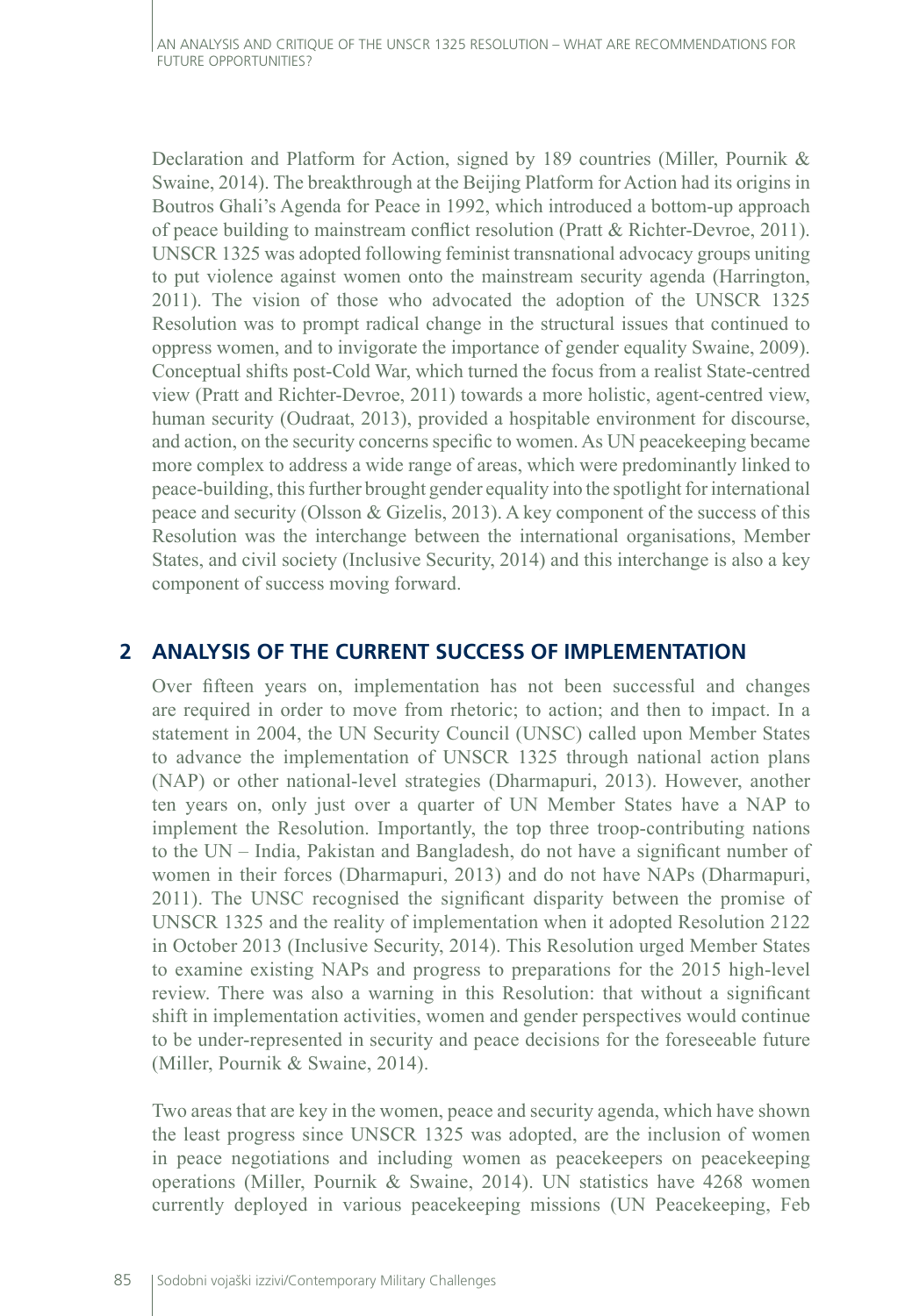$2016$ <sup>2</sup> – this accounts for only 4% of peacekeepers. This percentage is about the same as when the Resolution was adopted over 15 years ago (Gippner & Mohan, 2015). However, more positively, in absolute terms, the numbers of women have tripled in peacekeeping operations since 2012, and there are three all-women formed police units and five women have led peacekeeping operations (Gippner & Mohan, 2015). A female officer of the pioneering all-women unit in Liberia advises that structural changes are still needed, as it is 'still an overwhelmingly male space' (Gippner & Mohan, 2015). She points out issues such as very limited medical facilities for women peacekeepers in UN camps, and the absence of maternity benefits and childcare support. There has been no significant increase in the number of women involved in peace negotiations since UNSCR 1325 was passed (Westendorf, 2013). A UNIFEM report of 2010 noted that "women's participation in peace processes remains one of the least well-implemented elements of the women, peace and security agenda" (Sharp, 2013, p. 160). The report concluded that it was clear that where crucial decisions are made post-conflict, women are "conspicuously underrepresented" (UNIFEM, 2010, p. 2).

There are also other areas where significant progress must be made in implementing UNSCR 1325. There is still evidence of sexual exploitation and abuse by UN peacekeepers (Swaine, 2009), most recently allegations of sexual abuse of street children in Bangui (Al Jazeera, 2015). This sexual abuse appears to be prevalent and the perpetrators often unpunished, despite the UNSC in the Resolution calling for an end to impunity for gender-based crimes (Wilett, 2010). Reports of horrific sexual violence against women continue to be reported back from conflict zones (Swaine, 2009), including, most recently, reports from areas controlled by militant groups, aligned with the Islamic State of Iraq and the Levant, of brutal acts of violence against women and girls (Malinowski, 2015). These on-going concerns have resulted in the UN Assembly approving on 19th June that it would be an International Day for the Elimination of Sexual Violence in Conflict (UN News Centre 2015). However, the challenge still remains, warned the UN Secretary-General's Special Representative on Sexual Violence in Conflict, Zainab Bangura, in converting "political will into concrete actions and protection on the ground" (UN News Centre, 2015). UNIFEM, in a report in 2010, stated that less than eight percent of funds in peace agreements are allocated to implementation in any way for women or their specific interests (Swaine, 2009 & UNIFEM, 2010, p. 12). In the aftermath of conflict, women's concerns appear to be systematically ignored and marginalised, relegated to a 'special needs' category and routinely underfunded (Wilett, 2010).

# **3 CRITIQUE OF UNSCR 1325**

Although UNSCR 1325 has been referred to as the 'Magna Carta' or the 'Bill of Rights' for women, there are still many areas of concern (Miller, Pournik & Swaine, 2014). One concern is that the version that was unanimously approved was essentially

*<sup>2</sup> Includes military experts, troops and police.*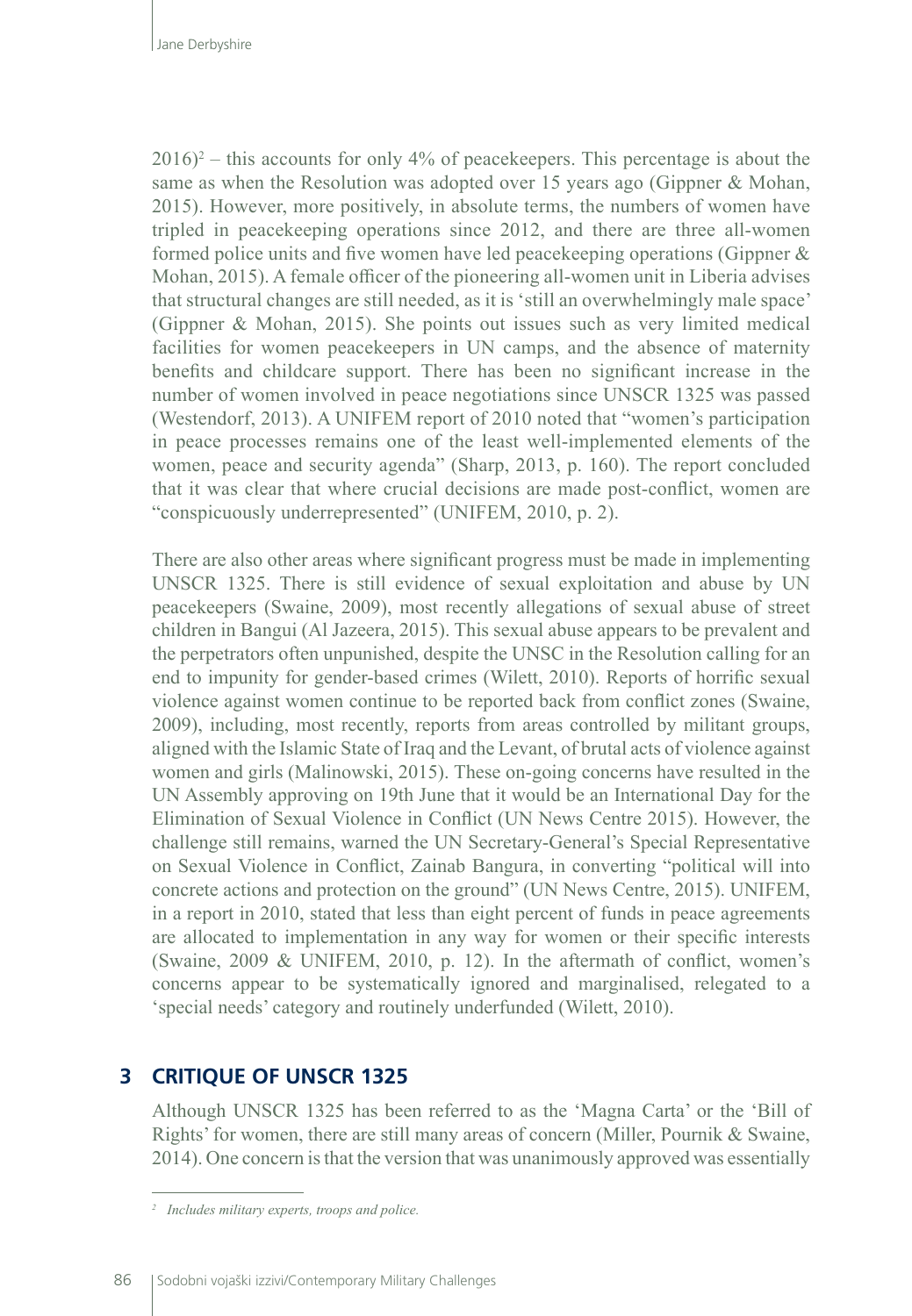watered down; it had a number of very important feminist ideas and aspirations removed for various reasons (Swaine, 2009). A non-governmental organisation (NGO) working group had been convened that consisted of an assortment of NGOs, the majority of whom did not define themselves as feminist or peace activists (Otto, 2010). This resulted in important aspects such as conflict prevention, de-militarisation and discussion of militarism being sidelined and removed before it even reached the UNSC. There had been disagreements over content and a pragmatic approach had been adopted, with members making strategic calculations as to what the UNSC would find acceptable (Otto, 2010). The draft was further divested of feminist ideas while it was subject to the diplomatic negotiations of the UNSC (Otto, 2010). Therefore, "crucial aspects of feminist anti-war activism" were removed, and no paragraphs addressing the important underlying structural gender inequalities that can lead to conflict were left in (Otto, 2010). The vision of peace that had emerged at the Platform for Action in Beijing: "a sustainable peace based on gender equity, social justice, and respect for human rights" was therefore not entirely embraced in the final version of UNSCR 1325 (Sharp, 2013).

While the Resolution has been translated into over one hundred different languages, there has been less than satisfactory progress in translating words into action (Swaine, 2009). The language of the Resolution has been criticised for, in parts, being weak (Miller, Pournik & Swaine, 2014) and patriarchal (Puechguirbal, 2010). The Resolution is 'soft law' owing to its language, and its positioning of the Resolution outside the more robust Chapter VII mandate, and therefore it can be argued that it is limited in achieving true progress for women (Swaine, 2009). The UNSC does have the authority to make declarations that are binding on Member States; however, the language used in the Resolution is often weak, including expressions such as 'urges', 'requests', 'encourages', and 'calls upon' governments and parties to act. It is simply up to Member States and regional organisations to elect to adopt NAPs or a national-level strategy, and no formal sanctions or penalties exist for failing to do so (Miller, Pournik & Swaine 2014). The language of UNSCR 1325 also uses 'gender' and 'women' interchangeably, which reinforces the incorrect belief that only women have 'gender' perspectives. Furthermore, the way that women are at times defined – as victims, vulnerable, and in association with children (Sharp, 2013), "is not only essentialist but undermines women's agency" (Puechguirbal, 2010, p. 172). However, contrary to the protective gender stereotypes, there are some more positive empowered representations of women in the Resolution (Otto, 2010). There are references to women as peacekeeping personnel, participants in peace-building, peace advocates and implementers of peace agreements, bearers of human rights, refugees and ex-combatants (UNSCR 1325, 2000).

There are no accountability mechanisms in UNSCR 1325 to monitor its implementation, and as it is not a Treaty then there are no ratification, compliance or verification requirements (Wilett, 2010). The then UN Secretary General expressed frustration, in his 2009 annual report on UNSCR 1325, about its 'weak implementation framework' and the 'absence of clear targets and reliable data',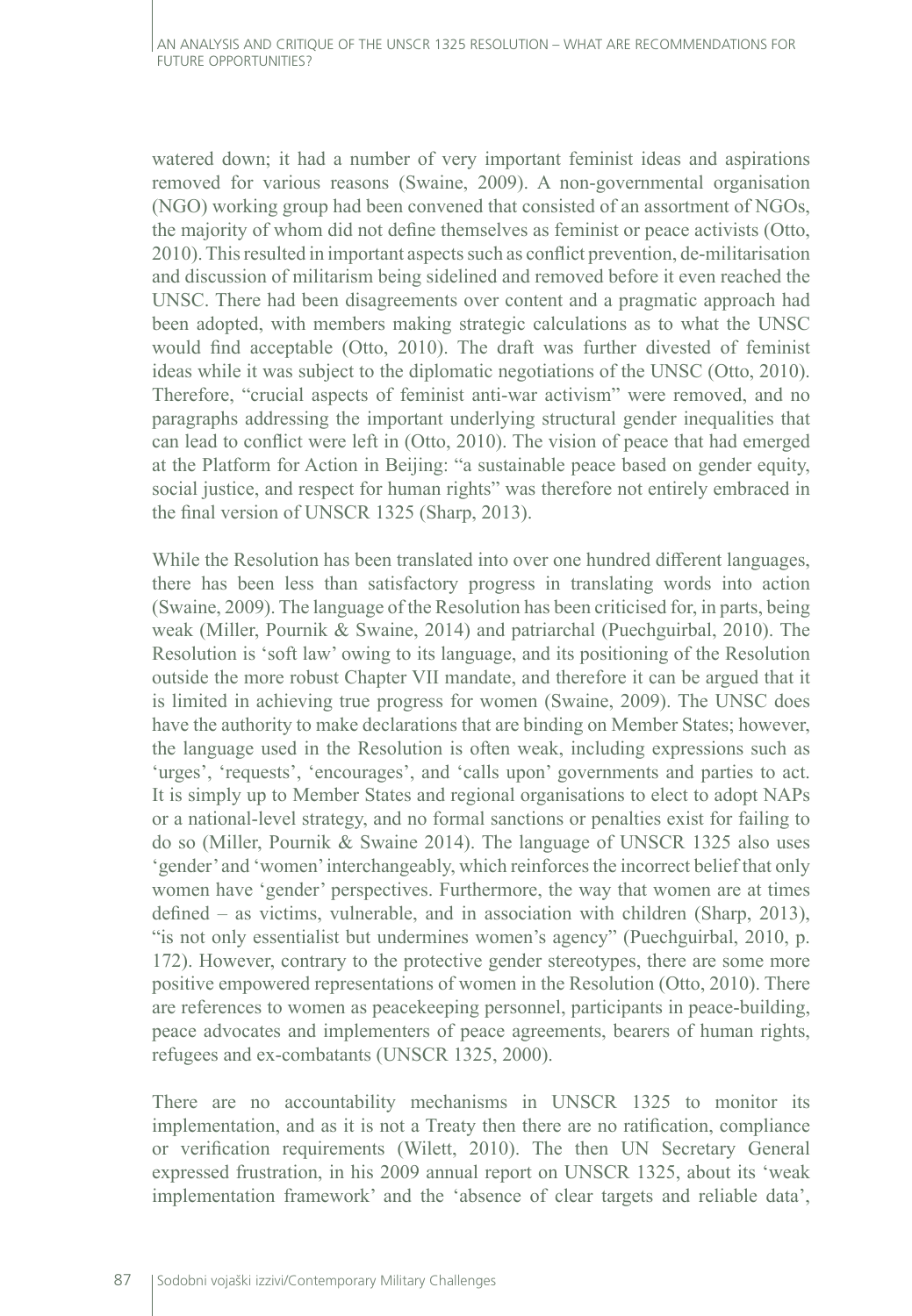identifying this as an 'obstacle' to strengthening women's participation as intended (Otto, 2010). There is also a lack of an accountability mechanism as to whether the UN itself implements the Resolution in its daily work. In fact, there appears to be a lack of political will (Oudraat, 2013) and commitment within the UN hierarchy to meaningfully implement UNSCR 1325 (Puerchguirbal, 2010). It is crucial to include women in higher decision-making if there is to be greater inclusiveness and gender equality (Gippner & Mohan, 2015), but this is not occurring even within the UN. It took the UN five years to institute its own action plan and gender mainstreaming is still not mandatory in all of the UN's specialised agencies (Swaine, 2009). In October 2014 the UN Secretary-General himself was accused of turning his back on UNSCR 1325 in an open letter by AIDS-Free World (Donovan & Lewis, 2014) with the lack of women included in his appointed High Level Panel on Peacekeeping Operations (Deen, 2014).

The lack of accountability mechanisms has also allowed UNSCR 1325 to be a vehicle for officials to pay lip service to gender perspectives (Puerchguirbal, 2010). Officials and government representatives celebrate the adoption of UNSCR 1325 every year. Statements are made "purporting to represent the views of women" and also detailing what actions will be taken next (Puerchguirbal, 2010). However, this generally accounts to empty rhetoric and propagandistic gestures to mainstream gender (Sjoberg, 2014). The rhetoric may in fact "obscure the structural obstacles that in reality impede progress on the Resolution" (Swaine, 2009). Furthermore, there has been a reluctance to fund and resource appropriately NAPs and initiatives related to gender equality (Swaine, 2009). Often government agencies must absorb these costs into already stretched budgets and personnel resourcing, with the result being minimal resourcing and a lack of meaningful implementation of UNSCR 1325.

### **4 WHAT OPPORTUNITIES ARE THERE FOR THE FUTURE?**

There is an opportunity for the UN to strengthen the implementation of and demonstrate its commitment to UNSCR 1325 by passing a further Resolution that has strong language, accountability mechanisms and requirements for reporting. The existence of the UNSCR 1325 framework, and the seven other women, peace and security Resolutions, in itself has not proven sufficient to achieve the desired transformational change (Sharp, 2013). The UN could require that all Member States, when deploying on UN peacekeeping operations, commit and demonstrate their incorporation of UNSCR 1325 and mainstreaming gender in all areas of their peacekeeping operations. Gender mainstreaming is at the heart of the UNSCR 1325 Resolution and key to its implementation success (Swaine, 2009). NATO has successfully implemented the incorporation of all aspects of UNSCR 1325, and in particular gender mainstreaming, in their Bi-SC Directive, which is binding for all NATO-led operations and obligates its members and partner nations (NATO Legal Gazette, 2013). A Resolution could address conflict prevention and general disarmament – both long-standing objectives of women's peace movements to address militarism (Otto, 2010). Fundamentally, a Resolution could also address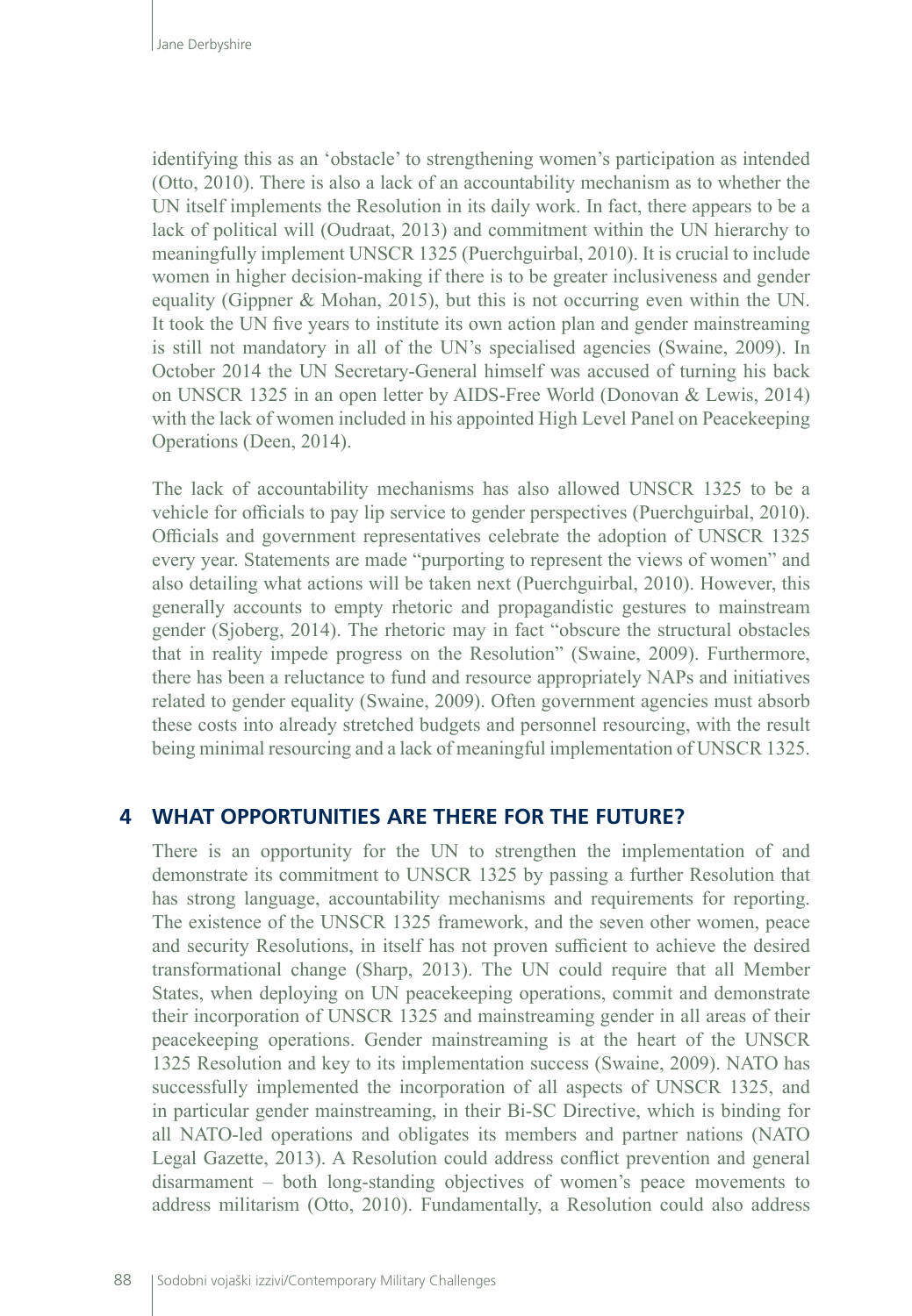the structural causes of women's inequality, not limited to conflict, which UNSCR 1325 lacks (Otto, 2010). The Resolution could also call on, and co-ordinate, male champions of change, or men as allies, to provide leadership and action on gender inequality (Dharmapuri, 2011).

The UN should institute a strategy or campaign that brings together men, and men's groups, to promote gender equality in peacekeeping (Dharmapuri, 2011). Men are widely acknowledged as being key to achieving change for issues related to women, as they are often in positions of power and influence and therefore are crucial to generating political and social will to achieve positive change (Dharmapuri, 2011). There are already men's organisations such as MenEngage Alliance, and the UN Network of Men, that can be supported. There are also national organisations such as Australian Elizabeth Broderick's 'Male Champions of Change', that includes well-known feminist Lieutenant-General David Morrison, ex-Chief of Army. Male Champions of Change's website<sup>3</sup> states that it brings together "men of influence to form a high profile coalition to achieve change in gender equality issues." This group further states that they will "work together to identify and implement progressive, high impact actions that disrupt the status quo and create meaningful and lasting change." Often the progress and change required to achieve gender equality are put in a 'special-needs' basket; having male champions of change recognises that these are not simply 'women's concerns', but rather global issues that we all have a responsibility to solve. Men have a vital role in achieving transformational change for their mothers, wives, sisters, daughters, colleagues and friends; a co-ordinated strategy would enable their individual voices to join together to create new social norms and behaviours.

A key opportunity is a conscious focus on meaningful and co-ordinated involvement of civil society, experts and governments; currently, the engagement is ad hoc and unco-ordinated. This would result in more high-impact NAPs, it would leverage and share expertise, and also build implementer capacity whilst bolstering commitment (Inclusive Security, 2014). This may also mean a higher understanding, through education, of what the truly feminist and transformative aspirations of UNSCR 1325 are (Swaine, 2009). There has been growing expertise and strength in the women, peace and security field; however, the different agencies, groups and experts are not co-ordinated to maximise impact. Within the UN itself there are numerous UN agencies that are conducting activities that can be considered to be linked to UNSCR 1325. Inclusive Security is an organisation that has recently launched a 'Resolution to Act' initiative, aiming to work alongside governments and civil society to close the gap from rhetoric to action for the implementation of UNSCR 1325 (Inclusive Security, 2014). They are partnering with other agencies and have launched a community of experts dedicated to assisting governments in moving from low to high impact NAPs.

*<sup>3</sup> http://malechampionsofchange.com/about-us.*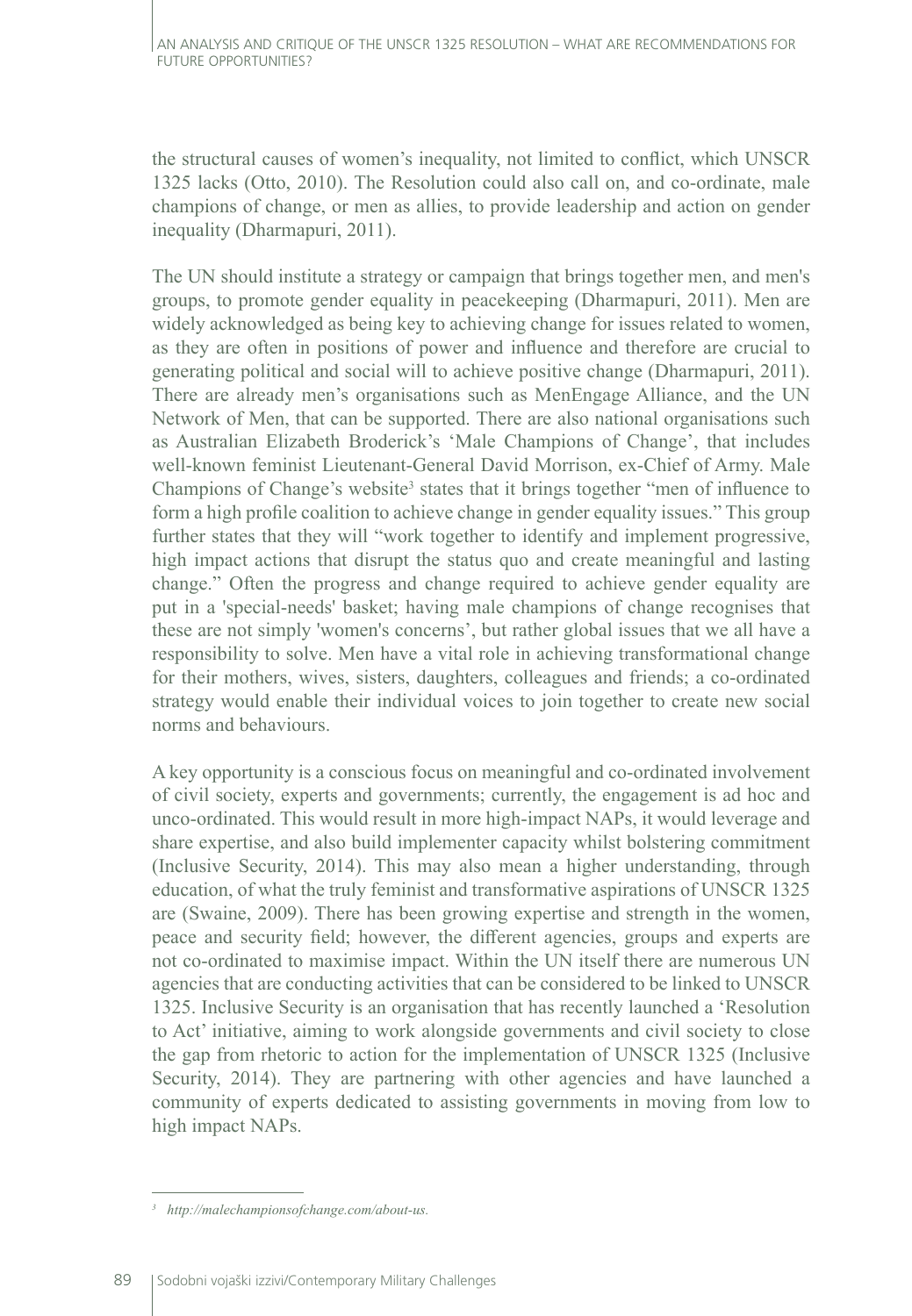Operationalising UNSCR 1325 and ensuring adherence to the norms stated in the Resolution must be undertaken by States; this can occur through high impact, wellresourced NAPs (Westendorf, 2013). In order to achieve meaningful action, these NAPs must be more than a matter of just 'adding women and stirring' (Women Peacemakers Program, 2014), but a deeper process of rethinking peace and security through a gendered perspective (Westendorf, 2013). For national action plans to be high impact they should move from what is currently often provided – a collation of what a country is already doing – to a more results focused NAP that is structured around the intended outcomes and an audit of the quality of those actions (Swaine, 2009). A results-focused NAP would deliver more than a technical approach and embrace the "transformative aspirations of gender mainstreaming" (Swaine, 2009). For national action plans to be transformational requires a complete gender re-think in relation to all governmental policies (Westendorf, 2013). Instead of simply being an 'add-on' to other policies, it needs to be an overarching metapolicy that traverses all of government, across military and civilian police spheres (Westendorf, 2013). Governments should draw on the expertise of a co-ordinated civil society, their libraries of NAP resources and online Resource Centres to heighten implementation.

The UN requires a clear strategy to effectively operationalise its own policies, coordinated in its specialised agencies, and to generate greater political will amongst Member States (Dharmapuri, 2013). Some Member States lack the political will to act, potentially because of entrenched cultural norms, so it is key that there are accountability mechanisms and requirements for reporting, as detailed earlier. To achieve the integration of a gender perspective into peace operations and a significant increase in female participation, then a strategic vision at UN headquarters and within key Member States is required (Dharmapuri, 2013). Some key Member States are the three top troop-contributing countries, India, Bangladesh and Pakistan, who have a low number of women in their forces and no NAPs. The vision should result in a gender-sensitive force generation strategy (Dharmapuri 2013), especially in the key mission areas where women are most needed. Including women in a meaningful way will increase operational effectiveness and will be a powerful force for peace (Inclusive Security, 2016).

Now is a key opportunity to implement these strategies and plans, having just celebrated the fifteenth anniversary of the adoption of UNSCR 1325. At this anniversary the UN held a High Level Review, released a Global Study on women, peace and security, and unanimously approved UNSCR 2242, the eighth of the UNSCRs on women, peace and security. The open debate was the most popular in UNSC history, with 113 speakers registering to speak. The new Resolution 2242 includes many different aspects of the women, peace and security agenda, and has the potential to serve as an important tool in the implementation of UNSCR 1325 if adequate resources are allocated. The creation of the Informal Experts Group on women, peace and security is charged with greater oversight and coordination of implementation efforts. Only time will tell if this new Resolution will have a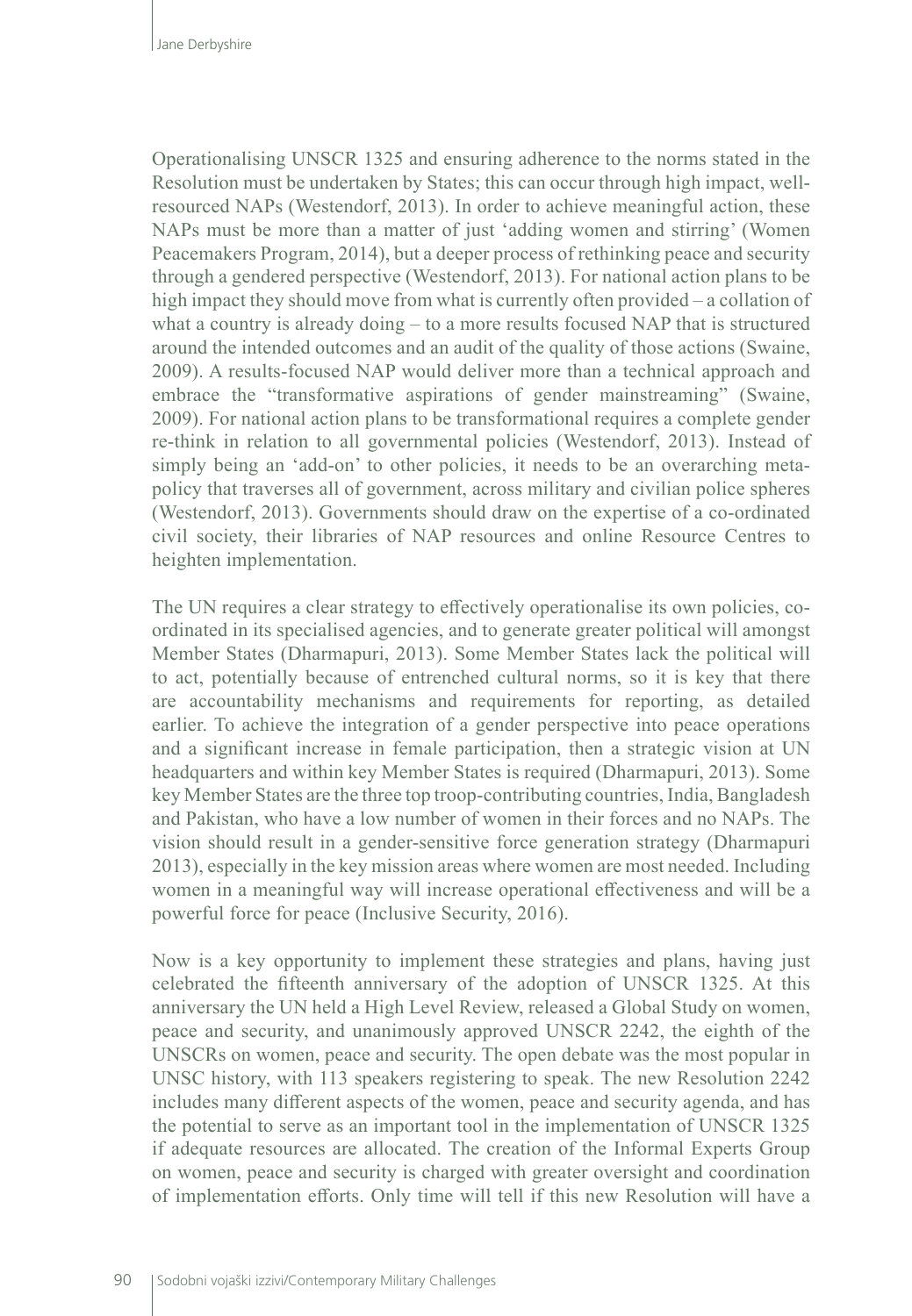large positive impact. This momentum needs to be harnessed and driven across the finish line so that results can be realised.

In conclusion, this article has outlined how UNSCR 1325 was the culmination of years of lobbying by feminists and women's groups (Meger, 2012), and was a watershed Resolution for women. However, even though it has been recognised that it is "a unique and potentially transformative Resolution" (Oudraat, 2013), that rhetoric has not transformed into results. Key critiques of the Resolution were identified: the lack of accountability and reporting requirements; the 'soft law' status and weak language; empty rhetoric without political commitment in resourcing; and the fact that the Resolution itself did not state all of the feminist aspirations for sustainable peace and addressing gender inequality (Otto, 2010). Key opportunities were identified: there should be a meaningful, co-ordinated plan of involvement with civil society, experts and governments; a co-ordinated strategy should be implemented to unite men and men's groups as male champions of change; and Member States should be required and assisted to formulate high impact, well-resourced NAPs that are a meta-policy requiring a complete gender re-think. It has been identified that this is a key time to conduct this change, with the results of the global study commissioned as part of the 15-year review recently released, and a new Resolution to be acted upon.

Currently, there is no country in the world where women are equal to men, in terms of livelihood and economic security, political rights and personal safety (Miller, Pournik & Swaine, 2014). However, progress towards achieving gender equality is occurring in many countries. The past fifteen years has shown that perhaps it was naive to think that a UN Resolution, along with its follow up Resolutions and highlevel political rhetoric, was enough to precipitate the wide-reaching principles into meaningful action (Westendorf, 2013). The most important requirement is that there is a true commitment to gender equality in order to move from aspiration to action (Dharmapuri, 2013). The time to act is now.

### **Bibliography**

- *1. Al Jazeera, 2015. UN peacekeepers face new sex abuse claims in CAR.http://www.aljazeera. com/news/2015/06/peacekeepers-face-sex-abuse-claims-car-150624123505253.html.*
- *2. Deen, T., 2014. UN Chief, Under Fire, Moves Closer to Gender Parity. Inter Press Service News Agency. http://www.ipsnews.net/2014/12/u-n-chief-under-fire-moves-closer-togender-parity/.*
- *3. Dharmapuri, S., 2011. Just Add Women and Stir? http://www.thegenderadvisor.com/\_ content/publications/Just%20Add%20Women%20Parameters%20Summer%202012%20 S%20Dharmapuri-1.pdf.*
- *4. Dharmapuri, S., 2013. Not Just a Numbers Game: Increasing Women's Participation in UN Peacekeeping. Providing for Peacekeeping no 4, International Peace Institute. http:// www.operationspaix.net/DATA/DOCUMENT/8074~v~Not\_Just\_A\_Numbers\_Game\_\_ Increasing\_Womens\_Participation\_in\_UN\_Peacekeeping.pdf.*
- *5. Donovan, P., & Lewis, S., 2014. UN Secretary-General Turns His Back On Resolution 1325. AIDS-Free World. http://www.aidsfreeworld.org/Newsroom/Press-Releases/2014/ Peacekeeping-Review.aspx.*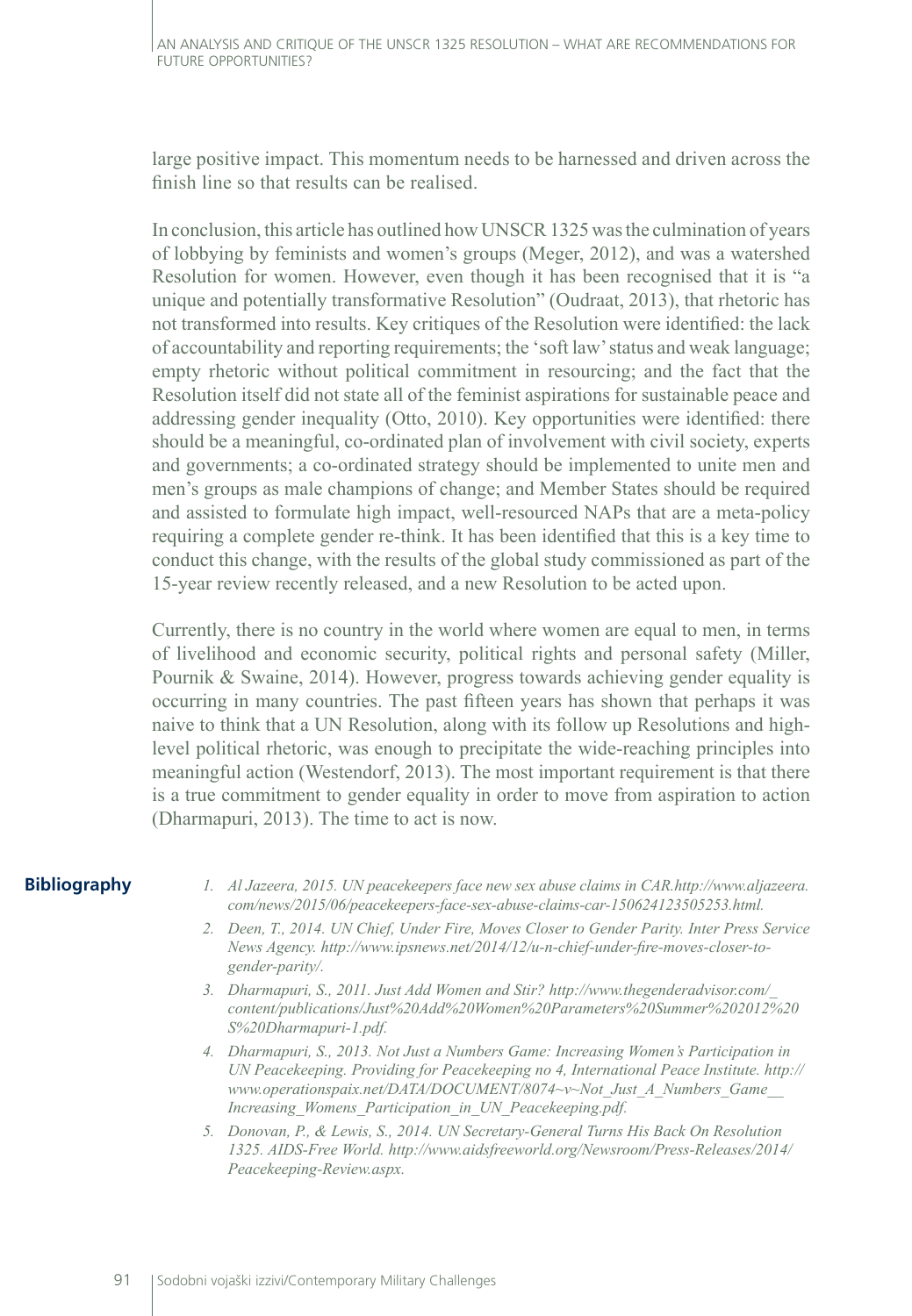- *6. Enloe, C., 1989. Bananas, Beaches and Bases: Making Feminist Sense of International Politics. Berkley, CA: University of California Press.*
- *7. Gippner, O. & Mohan, G., 2015. Women in United Nations Peacekeeping: Holding up Half the Sky? The London School of Economics and Political Science. http://blogs.lse.ac.uk/ africaatlse/2015/05/28/women-in-united-nations-peacekeeping-holding-up-half-the-sky/.*
- *8. Harrington, C., 2011. Resolution 1325 and Post Cold-War Feminist Politics. Victoria University of Wellington, International Feminist Journal of Politics, 13:4, p569. http:// www.tandfonline.com/doi/abs/10.1080/14616742.2011.611662?journalCode=rfjp20.*
- *9. Inclusive Security, 2014. What Matters Most: Measuring Plans for Inclusive Society. http://www.inclusivesecurity.org/publication/matters-measuring-plans-inclusive-security/.*
- *10. Inclusive Security, 2016. Why Women? https://www.inclusivesecurity.org/why-women/.*
- *11. Malinowski, T., 2015. ISIL's Abuses Against Women and Girls in Iraq and Syria. US Department of State. http://www.state.gov/j/drl/rls/rm/2015/240533.htm.*
- *12. Meger, S., 2012. The Problematic Evolution of UN Resolutions on Women, Peace and Security. E-International Relations. http://www.e-ir.info/2012/11/01/the-problematicevolution-of-un-resolutions-on-women-peace-and-security/.*
- *13. Miller, B., Pournik, M. & Swaine, A., 2014. Women in Peace and Security through United Nations Security Resolution 1325: Literature Review, Content Analysis of National Action Plans, and Implementation. Institute for Global and International Studies, George Washington University. http://www.peacewomen.org/assets/file/NationalActionPlans/ miladpournikanalysisdocs/igis\_womeninpeaceandsecuritythroughunsr1325\_ millerpournikswaine\_2014.pdf.*
- *14. NATO Legal Gazette, 2013. Gender. Issue 31.*
- *15. Olsson, L. & Gizelis, T.-I., 2013. An Introduction to UNSCR 1325. International Interactions, 39, pp425-434, Taylor and Francis Group. http://www.tandfonline.com/doi/ abs/10.1080/03050629.2013.805327?journalCode=gini20#.VY4HwE3vq70.*
- *16. Otto, D., 2010. Power and Danger: Feminist Engagement with International Law through the UN Security Council. Melbourne Law School. [https://www.law.columbia.](https://www.law.columbia.edu/ipimages/Gender%20and%20Sexuality/Otto%20-%20AFLJ%20Power%20and%20Danger.pdf) [edu/ipimages/Gender%20and%20Sexuality/Otto%20-%20AFLJ%20Power%20and%20](https://www.law.columbia.edu/ipimages/Gender%20and%20Sexuality/Otto%20-%20AFLJ%20Power%20and%20Danger.pdf) [Danger.pdf.](https://www.law.columbia.edu/ipimages/Gender%20and%20Sexuality/Otto%20-%20AFLJ%20Power%20and%20Danger.pdf)*
- *17. Oudraat, C.,l. de Jonge, 2013. UNSCR 1325 Conundrums and Opportunities. International Interactions, 39, p618, Taylor and Francis Group. http://www.tandfonline. com/doi/full/10.1080/03050629.2013.805328#.VY4Kq03vq70.*
- *18. Powell, C., 2015. Reframing the Conversation: Inclusive Security. Council on Foreign Relation Development Channel. http://blogs.cfr.org/development-channel/2015/06/01/ reframing-the-conversation-inclusive-security/.*
- *19. Pratt, N. & Richter-Devroe, S., 2011. Critically Examining UNSCR 1325 on Women, Peace and Security. International Feminist Journal of Politics, 13:4, p492. http://www. tandfonline.com/doi/abs/10.1080/14616742.2011.611658.*
- *20. Puechguirbal, N., 2010. Discourses on Gender, Patriarchy and Resolution 1325: A Textual Analysis of UN Documents. International Peacekeeping, 17:2, pp172-187. http://www.tandfonline.com/doi/abs/10.1080/13533311003625068.*
- *21. Sharp, I., 2013. Feminist Peace Activism 1915 and 2010: Are We Nearly There Yet? Peace and Change: A Journal of Peace Research, Vol 38, No 2, pp155-180.*
- *22. Sjoberg, L., 2014. Gender, War & Conflict. Polity Press.*
- *23. Swaine, A., 2009. Assessing the Potential of National Action Plans to Advance Implementation of United Nations Security Council Resolution 1325. Yearbook of International Humanitarian Law, Volume 12, p433. http://www.academia.edu/10330444/ Assessing\_the\_Potential\_of\_National\_Action\_Plans\_to\_Advance\_Implementation\_of\_ United\_Nations\_Security\_Council\_Resolution\_1325.*